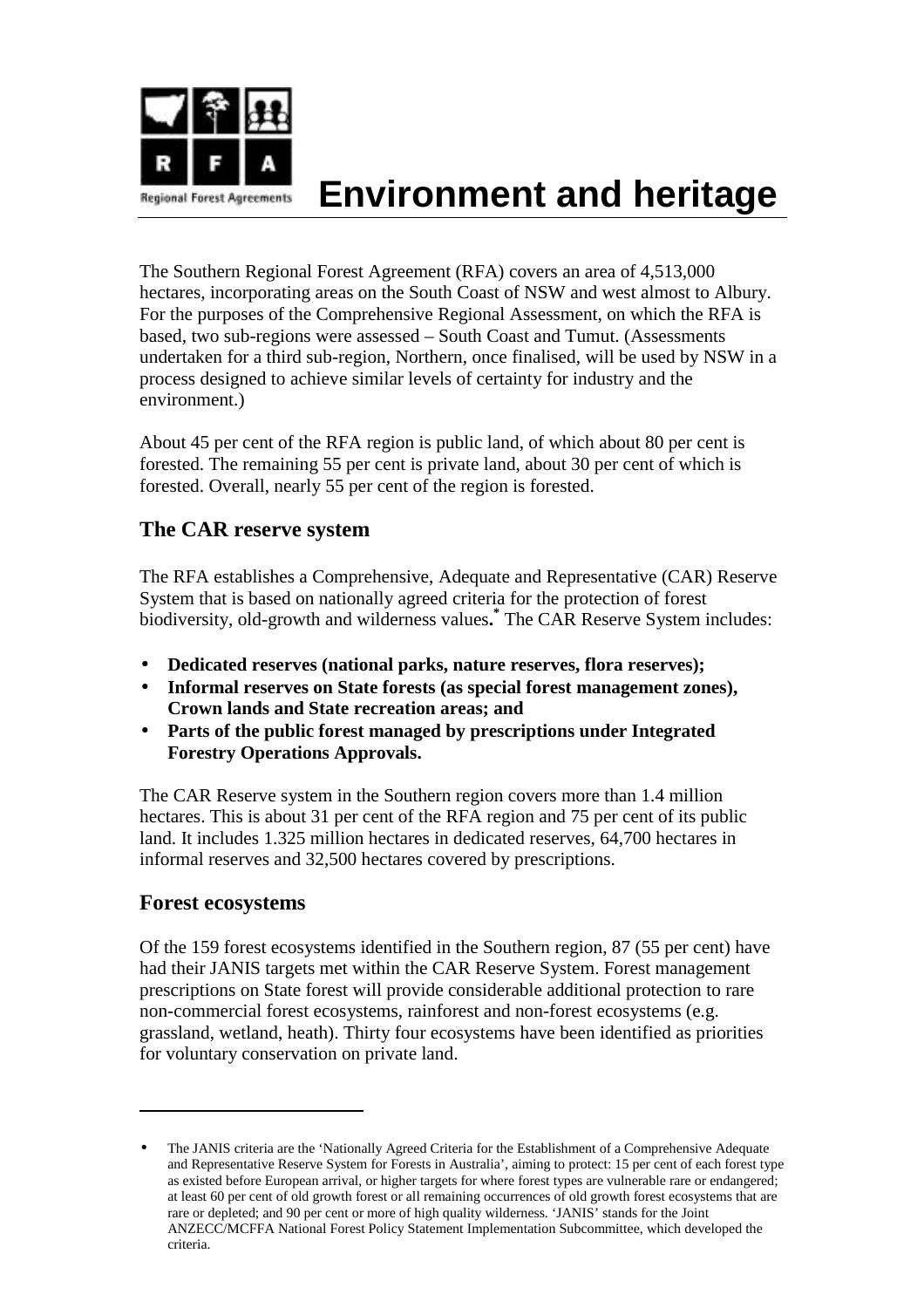## **Old Growth**

One hundred and eight forest ecosystems in the Southern region have components that are in old-growth condition. Seventy five per cent of the 753,400 hectares of old growth in the Southern region is in the CAR Reserve System. Additional protection for high conservation value old growth forest ecosystems will be provided under the Integrated Forest Operations Approval for the Southern region.

### **Wilderness**

In the Southern RFA, 93.2 per cent of wilderness as defined in the JANIS Reserve Criteria, is protected within dedicated reserves. More than half the remaining wilderness outside dedicated reserves is on freehold or leasehold land.

## **Threatened species and forest communities**

More than 165 threatened or regionally significant forest-dependent plant species and 69 animal species were assessed in the Southern region. Animals included the Heath Monitor, Giant Burrowing Frog, Greater Glider, Sooty Owl, Brown Treecreeper and the Tiger Quoll. Plants included the Wee Jasper Grevillea, Phantom Wattle, Araluen Gum, Nowra Heath Myrtle and the Illawarra Greenhood.

Under the RFA, these species and others will be protected within the reserve system and through management prescriptions. Priorities for developing Recovery Plans for threatened forest-dependent flora and fauna are provided in Attachment 3 of the RFA.

#### **National estate**

The RFA has added to our knowledge of the region's national estate values and improves its protection and management through a combination of reservation (dedicated and informal) and management prescriptions off reserve. See Attachment 4 of the RFA.

## **World heritage**

Both governments agree that any further world heritage nominations will come from within the CAR Reserve System.

#### **European and natural heritage**

The RFA has greatly improved our knowledge of forest places with historic, social or aesthetic values. Forestry, mining, pastoralism and other activities have left their mark on the landscape with sawmills, sleeper cutter sites, gold mines and bullock tracks. Sites in the Southern region of particular significance to regional communities include the Kiandra Area, Kiandra Court House/Chalet, the Hume and Hovell Walking Track, Mt Dromedary (including the gold mining sites) and Wog Wog Track and Yards. The reservation of all or significant portions of the Budawang Range, Hawkesbury Sandstone areas, Kioloa and Tallaganda State Forests, and the expanded link between Kosciusko National Park to Namadgi National Park, increase the number of significant sites of natural heritage in the region.